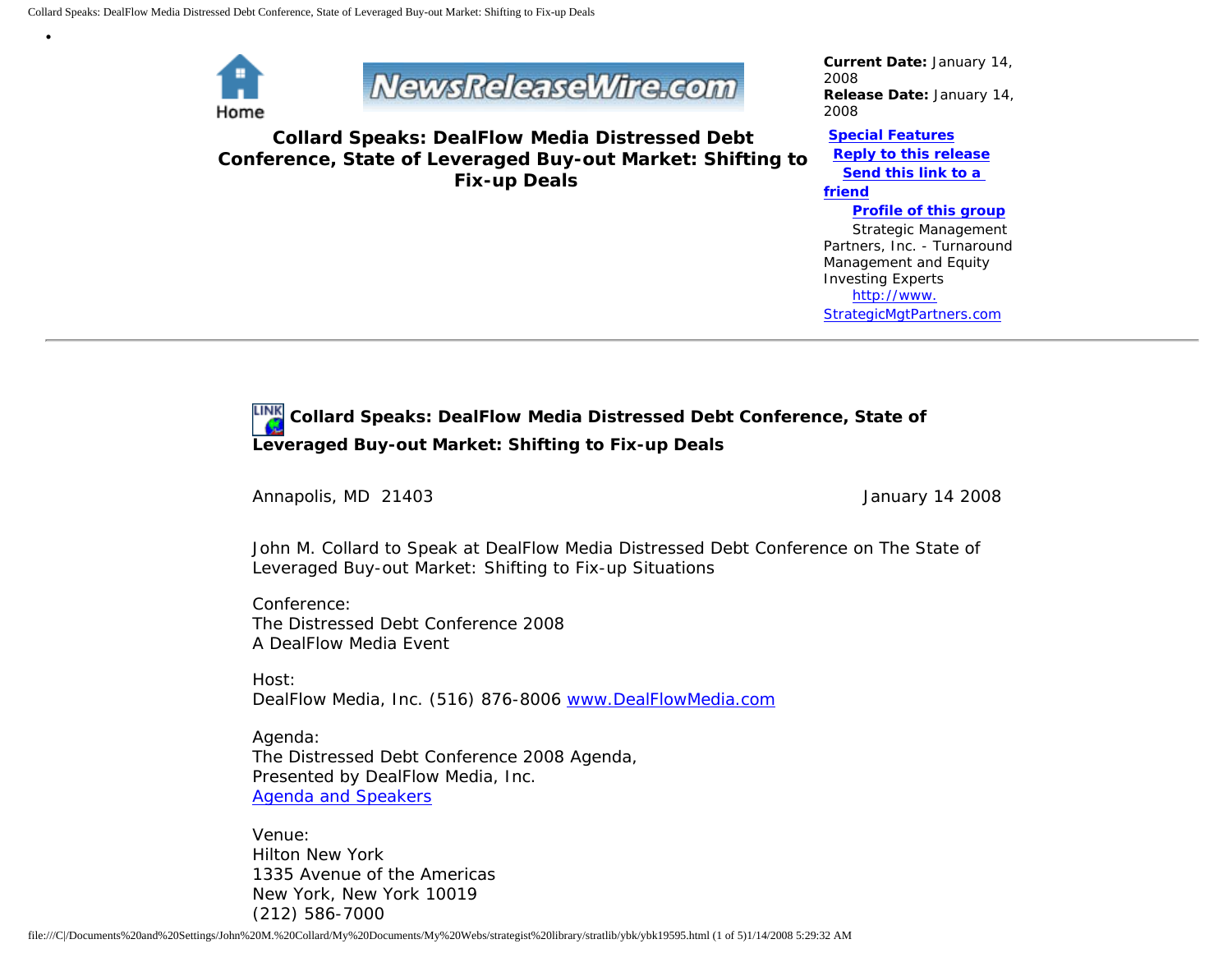[http://www1.hilton.com/en\\_US/hi/hotel/NYCNHHH-Hilton-New-York-New-York/index.do](http://www1.hilton.com/en_US/hi/hotel/NYCNHHH-Hilton-New-York-New-York/index.do)

Date: March 5, 2008 1:35 PM to 2:25 PM Panel Discussion

Rocky debt markets and less availability of debt capital have forced private equity firms to re-write their underwriting assumptions. This panel discusses the current state of the leveraged buy-out market, and how growth-oriented opportunities are being replaced by turnaround and "fix-up" situations.

Panel:

The State of the Leveraged Buy-out Market: Shifting to Fix-up Situations

Panelists:

John M. Collard, CTP, Chairman, Strategic Management Partners, Inc. (Past Chairman, Turnaround Management Association) Charles F. Riceman, Managing Director, Golub Capital Ronald A. Kahn, Managing Director, Lincoln Partners Conner Searcy, Principal, Insight Equity Holdings Daniel Collin, Partner, Monomoy Capital Partners

Mr. Collard said "private equity investors realize real value-added when they bring in turnaround professionals either to run a company or advise them on investing in underperforming distressed troubled companies in which they want to invest. These professionals bring a unique leadership style to focus on the immediacy of changes required. They can determine what is wrong, implement solutions, and find permanent management teams. When a company is in trouble a different transferable set of leadership skills is required to set the company back on a profitable path." "Focusing on exit strategies from the start is key to maximizing returns on investment. You must build enterprises that future buyers want to invest in."

"More private equity and hedge fund investors are seeking the help of turnaround experts, and many are adding this talent to their senior management roles." Regardless of who employs the turnaround manager, their unique expertise is required to be successful in this market.

## [#](http://members.aol.com/Strategist/home.html)[#](http://members.aol.com/Strategist/sitemap.html)[#](http://members.aol.com/Strategist/urllist.txt)

Reference:

[www.StrategicMgtPartners.com](http://www.strategicmgtpartners.com/)

[DealFlow Media Distressed Debt Conference Agenda at: http://www.dealflowmedia.com/](http://www.dealflowmedia.com/conferences/dd_conference_08_agenda.cfm)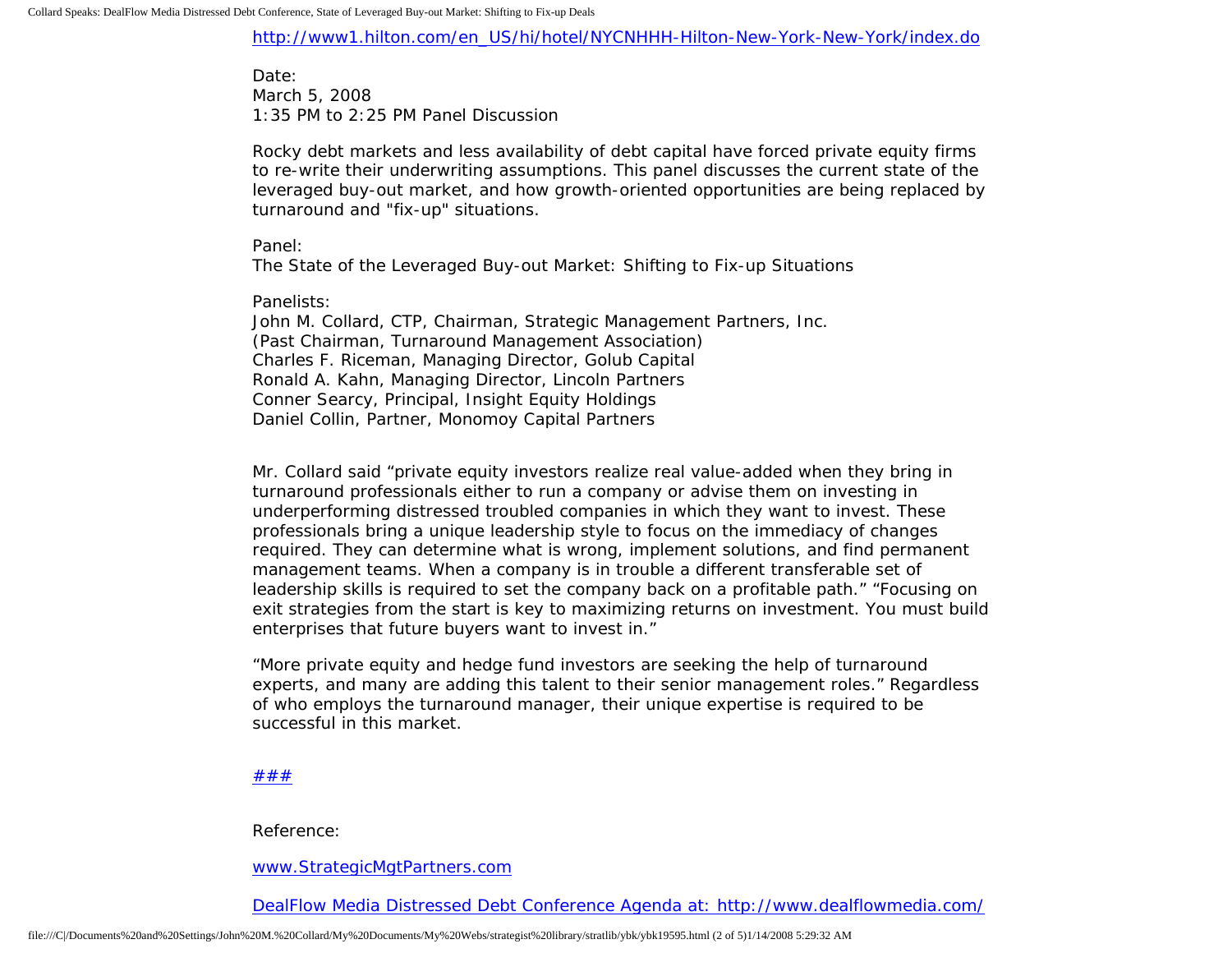Collard Speaks: DealFlow Media Distressed Debt Conference, State of Leveraged Buy-out Market: Shifting to Fix-up Deals

[conferences/dd\\_conference\\_08\\_agenda.cfm](http://www.dealflowmedia.com/conferences/dd_conference_08_agenda.cfm)

[www.DealFlowMedia.com](http://www.dealflowmedia.com/)

[Turnaround Management Association www.turnaround.org](http://www.turnaround.org/)

John M. Collard (John@StrategicMgtPartners.com) Chairman Strategic Management Partners, Inc. 522 Horn Point Drive Annapolis, MD 21403 Phone : 410-263-9100 Fax : 410-263-6094

[www.StrategicMgtPartners.com](http://www.strategicmgtpartners.com/)

More Information [DealFlow Media Distressed Debt Conference Agenda: http://www.](http://www.dealflowmedia.com/conferences/dd_conference_08_agenda.cfm) [dealflowmedia.com/conferences/dd\\_conference\\_08\\_agenda.cfm](http://www.dealflowmedia.com/conferences/dd_conference_08_agenda.cfm)

[Contact John M. Collard](http://www.expertclick.com/expertClick/contact/default.cfm?Action=ContactExpert&GroupID=1016) 口

[Ask a question with InterviewNetS](http://www.expertclick.com/expertClick/contact/default.cfm?GroupID=1016)M

## **Other experts on these topics:**

- **1. [Management](http://www.expertclick.com/search/default.cfm?SearchCriteria=Management)**
- **2. [Leadership](http://www.expertclick.com/search/default.cfm?SearchCriteria=Leadership)**
- **3. [Planning](http://www.expertclick.com/search/default.cfm?SearchCriteria=Planning)**
- **4. [Invest](http://www.expertclick.com/search/default.cfm?SearchCriteria=Invest)**
- **5. [Strategy](http://www.expertclick.com/search/default.cfm?SearchCriteria=Strategy)**
- **6. [Small Business](http://www.expertclick.com/search/default.cfm?SearchCriteria=Small Business)**
- **7. [Strategic Planning](http://www.expertclick.com/search/default.cfm?SearchCriteria=Strategic Planning)**
- **8. [Advisor](http://www.expertclick.com/search/default.cfm?SearchCriteria=Advisor)**
- **9. [Valuation](http://www.expertclick.com/search/default.cfm?SearchCriteria=Valuation)**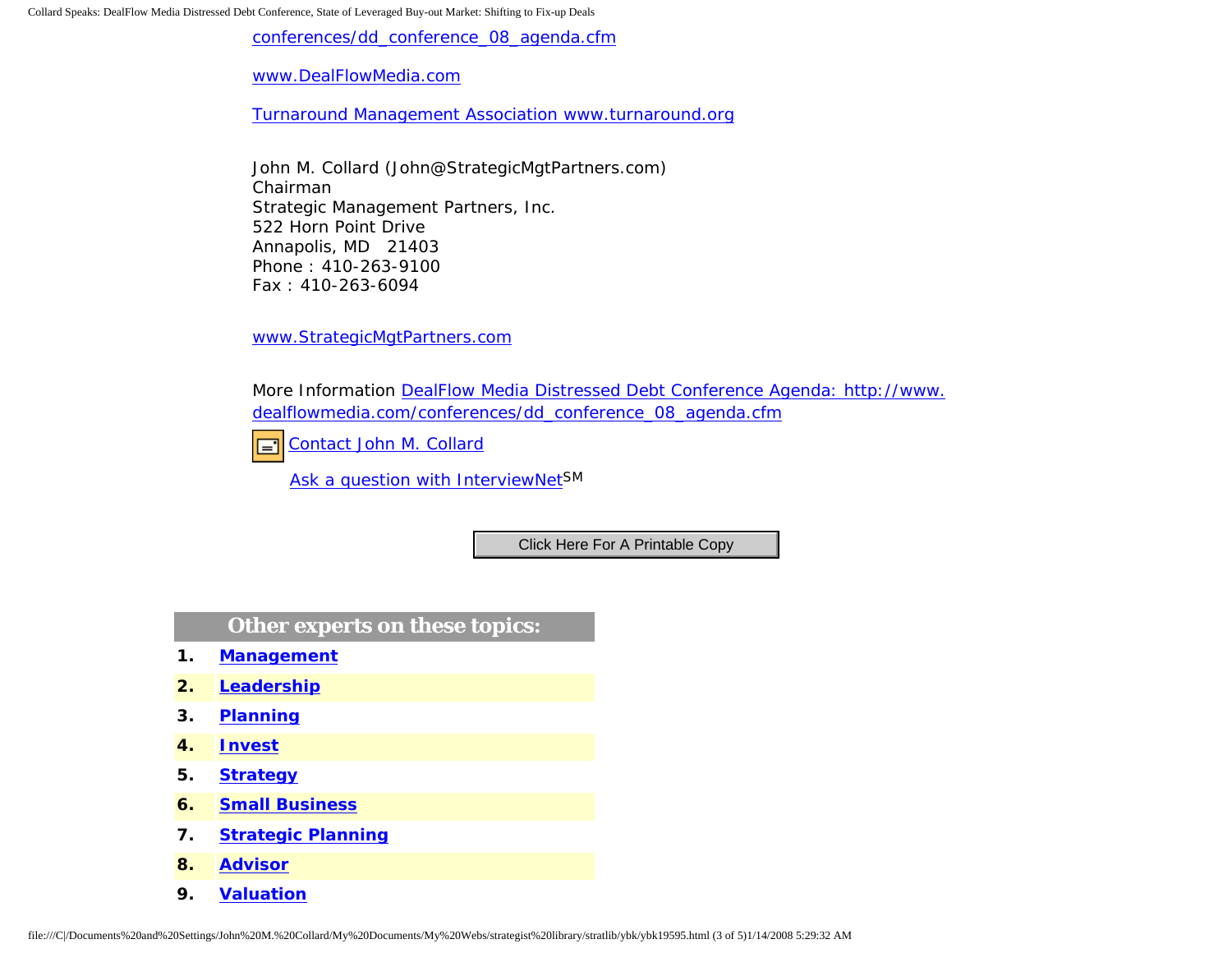Collard Speaks: DealFlow Media Distressed Debt Conference, State of Leveraged Buy-out Market: Shifting to Fix-up Deals

- **10. [Transition](http://www.expertclick.com/search/default.cfm?SearchCriteria=Transition)**
- **11. [Value](http://www.expertclick.com/search/default.cfm?SearchCriteria=Value)**
- **12. [Bankruptcy](http://www.expertclick.com/search/default.cfm?SearchCriteria=Bankruptcy)**
- **13. [Crisis Management](http://www.expertclick.com/search/default.cfm?SearchCriteria=Crisis Management)**
- **14. [Governance](http://www.expertclick.com/search/default.cfm?SearchCriteria=Governance)**
- **15. [Investment management](http://www.expertclick.com/search/default.cfm?SearchCriteria=Investment management)**
- **16. [CEO Effectiveness](http://www.expertclick.com/search/default.cfm?SearchCriteria=CEO Effectiveness)**
- **17. [Executive Leadership](http://www.expertclick.com/search/default.cfm?SearchCriteria=Executive Leadership)**
- **18. [Turnaround](http://www.expertclick.com/search/default.cfm?SearchCriteria=Turnaround)**
- **19. [Corporate Change](http://www.expertclick.com/search/default.cfm?SearchCriteria=Corporate Change)**
- **20. [Ethical Issues/Management](http://www.expertclick.com/search/default.cfm?SearchCriteria=Ethical Issues/Management)**
- **21. [Startup](http://www.expertclick.com/search/default.cfm?SearchCriteria=Startup)**
- **22. [Corporate Restructuring](http://www.expertclick.com/search/default.cfm?SearchCriteria=Corporate Restructuring)**
- **23. [Executive Transition](http://www.expertclick.com/search/default.cfm?SearchCriteria=Executive Transition)**
- **24. [Turnaround Management](http://www.expertclick.com/search/default.cfm?SearchCriteria=Turnaround Management)**
- **25. [Venture Capital](http://www.expertclick.com/search/default.cfm?SearchCriteria=Venture Capital)**
- **26. [Asset Recovery](http://www.expertclick.com/search/default.cfm?SearchCriteria=Asset Recovery)**
- **27. [Corporate Renewal](http://www.expertclick.com/search/default.cfm?SearchCriteria=Corporate Renewal)**
- **28. [Bank Portfolio Management](http://www.expertclick.com/search/default.cfm?SearchCriteria=Bank Portfolio Management)**
- **29. [Bankruptcy Avoidance](http://www.expertclick.com/search/default.cfm?SearchCriteria=Bankruptcy Avoidance)**
- **30. [Chief Executive Officers](http://www.expertclick.com/search/default.cfm?SearchCriteria=Chief Executive Officers)**
- **31. [Leadership Management](http://www.expertclick.com/search/default.cfm?SearchCriteria=Leadership Management)**
- **32. [Reposition](http://www.expertclick.com/search/default.cfm?SearchCriteria=Reposition)**
- **33. [Systems Integration](http://www.expertclick.com/search/default.cfm?SearchCriteria=Systems Integration)**
- **34. [Bankruptcy Re-Organization](http://www.expertclick.com/search/default.cfm?SearchCriteria=Bankruptcy Re-Organization)**
- **35. [Equity Capital](http://www.expertclick.com/search/default.cfm?SearchCriteria=Equity Capital)**
- **36. [Equity Investing](http://www.expertclick.com/search/default.cfm?SearchCriteria=Equity Investing)**
- **37. [Investing Investments](http://www.expertclick.com/search/default.cfm?SearchCriteria=Investing Investments)**
- **38. [Troubled Companies](http://www.expertclick.com/search/default.cfm?SearchCriteria=Troubled Companies)**
- **39. [Underperforming](http://www.expertclick.com/search/default.cfm?SearchCriteria=Underperforming)**